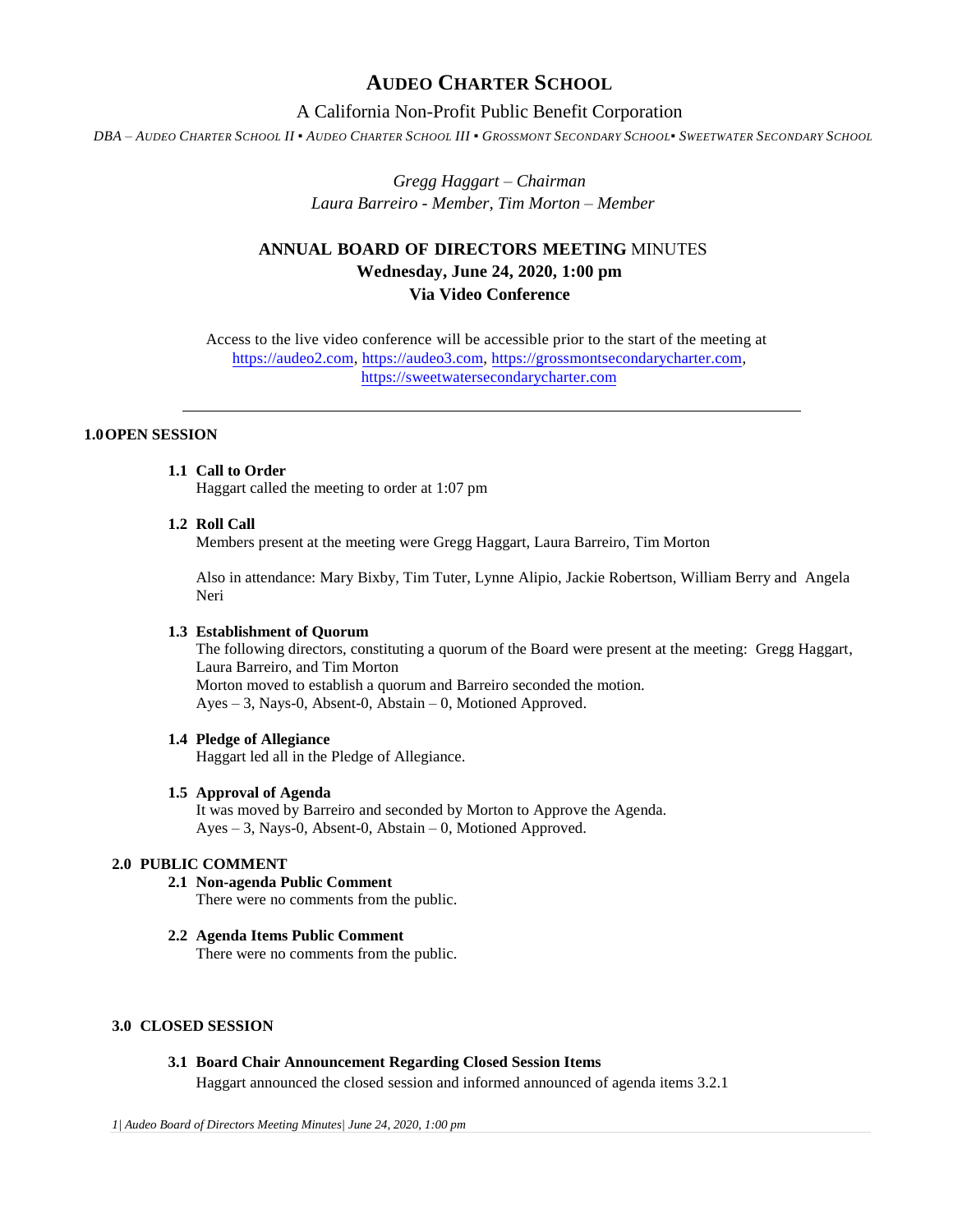#### **3.2 Public Comment on Closed Session Items**

Haggart opened the Public Comment at 1:09 p.m. There were no comments from the public. Haggart moved to closed session at 1:10 p.m.

#### **MOVED TO CLOSED SESSION**

3.2.1 Conference with Agency Negotiator

Agency Designated Representative: Board Chair Unrepresented Employee: Executive Director

### **RETURN TO OPEN SESSION at 1:33 p.m.**

3.3 Haggart reported out that no action taken in closed session

#### **4.0 ADMINSTRATIVE ITEMS**

#### **4.1 Approval of Board Terms 2020-2021**

It was moved by Morton and seconded by Barreiro to Approve the Board Terms 2020-2021 with the following amendment:

*The Parent Representative shall be qualified according to the policies of the Corporation and must have a primary caregiver relationship to a student enrolled in a charter school operated by the Corporation. Should the Parent Representative cease to have a student enrolled in a charter school operated by the Corporation, the Parent Representative's seat will be deemed vacant.* Ayes – 3, Nays-0, Absent-0, Abstain – 0, Motioned Approved.

#### **4.2 Approval of 2020-2021 Board Meetings**

*Wednesday, October 21, 2020, 1:00 p.m. Wednesday, February 17, 2021, 1:00 p.m. Wednesday, June 23, 2021, 1:00 p.m.*

It was moved by Morton and seconded by Barreiro to Approve the 2020-2021 Board Meetings. Ayes – 3, Nays-0, Absent-0, Abstain – 0, Motioned Approved.

## **4.3 Approval of the Dashboard Alternative School Status (DASS) Application Renewal and the DASS Eligibility Certification 2020 – 2022**

4.3.1 Audeo Charter School II

It was moved by Morton and seconded by Barreiro to Approve the Dashboard Alternative School Status (DASS) Application Renewal and the DASS Eligibility Certification 2020 – 2022. Ayes – 3, Nays-0, Absent-0, Abstain – 0, Motioned Approved.

#### 4.3.2 Grossmont Secondary School

It was moved by Morton and seconded by Barreiro to Approve the Dashboard Alternative School Status (DASS) Application Renewal and the DASS Eligibility Certification 2020 – 2022. Ayes – 3, Nays-0, Absent-0, Abstain – 0, Motioned Approved.

4.3.3 Sweetwater Secondary School

It was moved by Morton and seconded by Barreiro to Approve the Dashboard Alternative School Status (DASS) Application Renewal and the DASS Eligibility Certification 2020 – 2022. Ayes – 3, Nays-0, Absent-0, Abstain – 0, Motioned Approved.

### **4.4 Approval of Emergency School Closure Policy**

It was moved by Barreiro and seconded by Morton to Approve the Emergency School Closure Policy. Ayes – 3, Nays-0, Absent-0, Abstain – 0, Motioned Approved.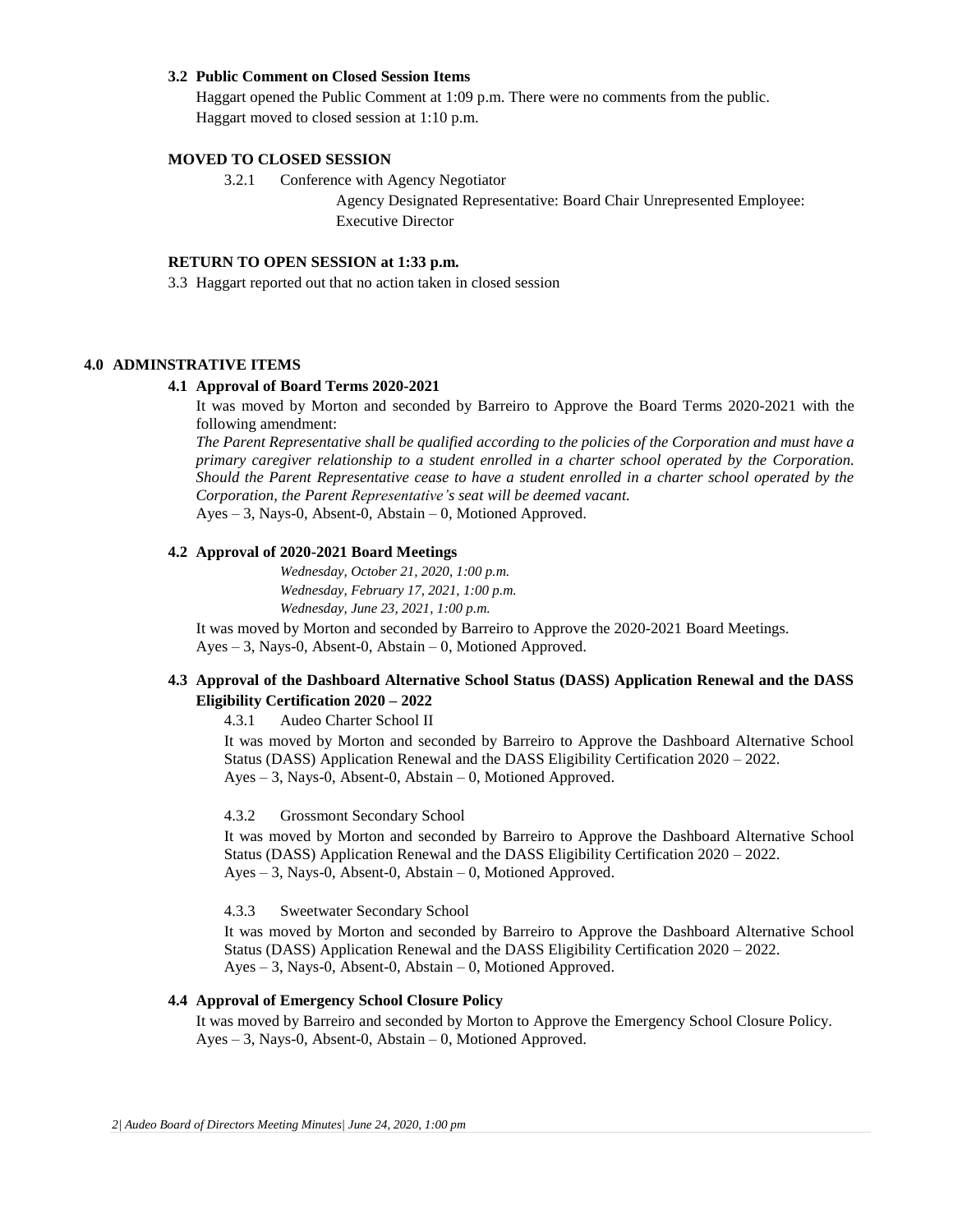### **4.5 Approval of the Employee COVID-19 Prevention Policy**

It was moved by Barreiro and seconded by Morton to Approve the Employee COVID-19 Prevention Policy.

Ayes – 3, Nays-0, Absent-0, Abstain – 0, Motioned Approved.

#### **4.6 Approval of the Student COVID-19 Prevention Policy**

It was moved by Barreiro and seconded by Morton to Approve the Student COVID-19 Prevention Policy. Ayes – 3, Nays-0, Absent-0, Abstain – 0, Motioned Approved.

## **4.7 Approval of the Receipt of the Payroll Protection Program Loan**

It was moved by Morton and seconded by Barriero to Approve the Receipt of the Payroll Protection Program Loan.

Ayes – 3, Nays-0, Absent-0, Abstain – 0, Motioned Approved.

#### **4.8 Approval of the Annual Audit Multi-Year Contract**

It was moved by Barreiro and seconded by Morton to Approve the Annual Audit Multi-Year Contract**.** Ayes – 3, Nays-0, Absent-0, Abstain – 0, Motioned Approved.

### **4.9 President's Report**

4.9.1 COVID 19 Update

Bixby reported that our Policies are self-explanatory. We are planning to re-open the School to students in phases beginning in July. It was also noted that the Schools sent out a survey to families requesting their feedback on the mode of delivery when we re-open.

### 4.9.2 Graduation Update

Bixby reported that we have postponed our June 2020 Graduation to September. We will keep you updated if we are able to perform the ceremonies given the current environment.

#### **4.10Strategic Plan Update**

| 4.10.1 | Audeo Charter School II                                                                                          |
|--------|------------------------------------------------------------------------------------------------------------------|
|        | 4.10.1.1 School Participation Report for the period of 2019 - 2020                                               |
|        | Month 6 - 11: $11/18/2019 - 05/01/20/2020$                                                                       |
|        | The Board received the School Participation reports for review.                                                  |
| 4.10.2 | Audeo Charter School III                                                                                         |
|        | 4.10.2.1 School Participation Report for the period of 2019 - 2020                                               |
|        | Month 6 - 11: $11/18/2019 - 05/01/20/2020$                                                                       |
|        | The Board received the School Participation reports for review.                                                  |
| 4.10.3 | <b>Grossmont Secondary School</b>                                                                                |
|        | <b>4.10.3.1</b> School Participation Report for the period of 2019 - 2020                                        |
|        | Month 6 - 11: $11/18/2019 - 05/01/20/2020$                                                                       |
|        | The Board received the School Participation reports for review.                                                  |
| 4.10.4 | <b>Sweetwater Secondary School</b>                                                                               |
|        | 4.10.4.1 School Participation Report for the period of 2019 - 2020<br>Month 6 - 11: $11/18/2019 - 05/01/20/2020$ |
|        |                                                                                                                  |
|        | The Board received the School Participation reports for review.                                                  |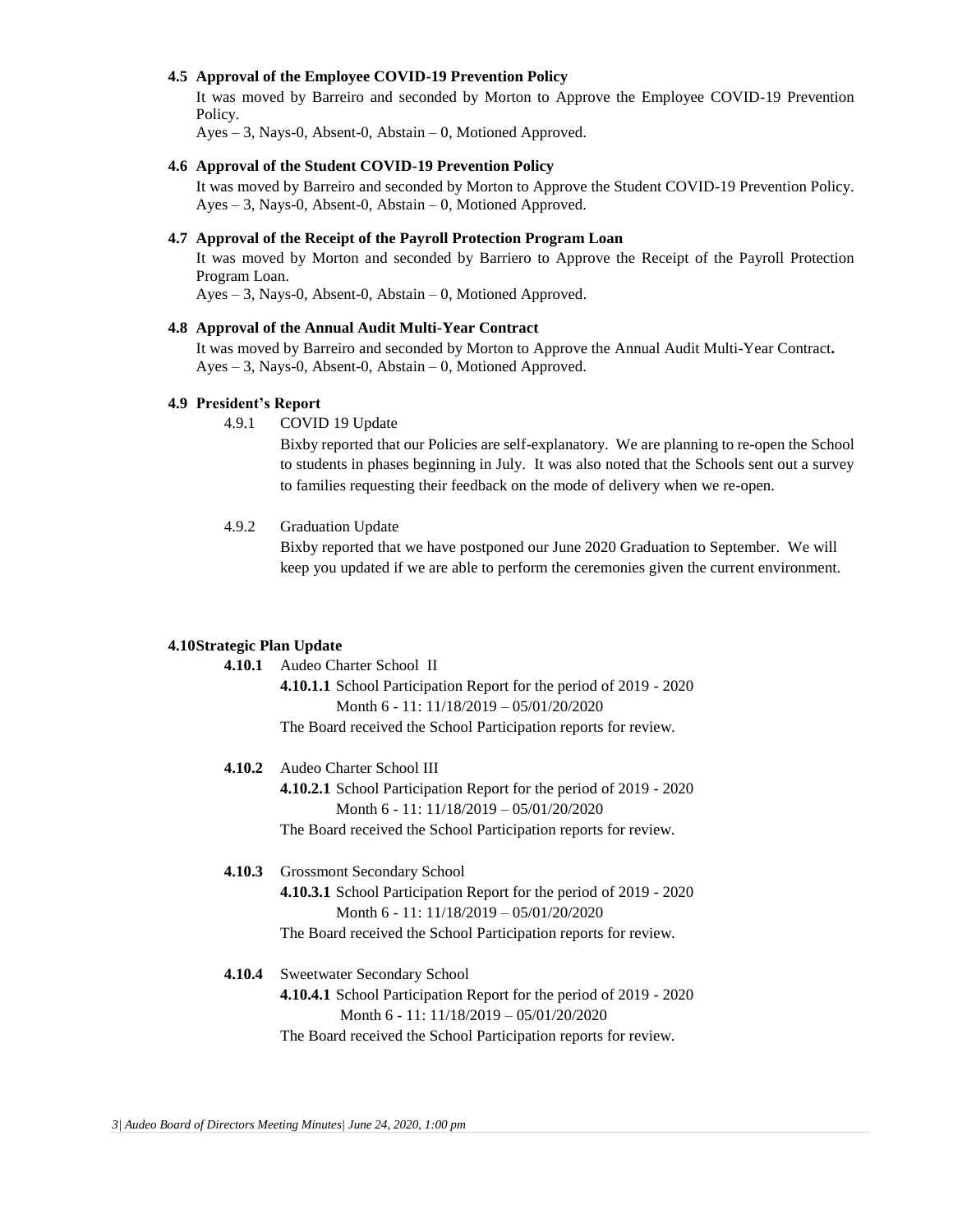### **5.0 CONSENT AGENDA**

All matters listed under the consent agenda are considered by the Board to be routine and will be approved/enacted by the Board in one motion in the form listed below. Unless specifically requested by a Board member for further discussion or removed from the agenda, there will be no discussion of these items prior to the Board votes on them. The President recommends approval of all consent agenda items.

## 5.1 **Consent Action Items for The Audeo Charter School II, Audeo Charter School III, Grossmont Secondary School and Sweetwater Secondary School for each School**

- 5.1.1 Approval of Board Meeting Minutes for March 17, 2020
- 5.1.2 Approval of 2019-2020 Pupil Attendance Calendars
- 5.1.3 Approval of 2020-2021 Pupil Attendance Calendars
- 5.1.4 Approval of Employee Manual Amendments
- 5.1.5 Approval of Grade Level Determination Policy Amendments

By one motion, it was moved by Morton and seconded by Barreiro to Approve the Consent Agenda Items 5.1.1 – 5.1.5

Ayes – 3, Nays-0, Absent-0, Abstain – 0, Motioned Approved.

## **6.0ACTION ITEMS**

### **6.1 Approval of the Compensation Comparability Study for Executive Director Position**

It was moved by Morton and seconded by Barreiro to Approve the Compensation Comparability Study for Executive Director Position

Ayes – 3, Nays-0, Absent-0, Abstain – 0, Motioned Approved.

### **6.2 Board Chair: Required Oral Report Regarding Executive Director Contract**

Haggart announced the contract has a term of 5 years beginning July 1, 2020 and ending June 30, 2025 and provides the following:

- $\div$  The base annual salary as indicated in the employment contract with an annual increase of 3 percent
- Participation in designated employee health and other benefit programs and plans are provided to the School's certificated employee; and
- A work schedule of a minimum of 248 days annually at .30 FTE (30 percent)
- The annual salary is wholly in keeping with the compensation comparability study the Board has received

### **6.3 Approval of the Executive Director Contract**

It was moved by Morton and seconded by Barreiro to Approve the Executive Director Contract Ayes – 3, Nays-0, Absent-0, Abstain – 0, Motioned Approved.

### **6.4 Action items for each Audeo Charter School II**

### **6.4.1 Approval of 2019-2020 COVID-19 Operations Written Report**

It was moved by Barreiro and seconded by Morton to Approve the 2019-2020 COVID-19 Operations Written Report.

Ayes – 3, Nays-0, Absent-0, Abstain – 0, Motioned Approved.

### **6.4.2 Approval of 2nd Interim Report FY 2019 - 2020**

It was moved Morton seconded by Barreiro to Approve the 2nd Interim Report FY 2019 - 2020

Ayes – 3, Nays-0, Absent-0, Abstain – 0, Motioned Approved.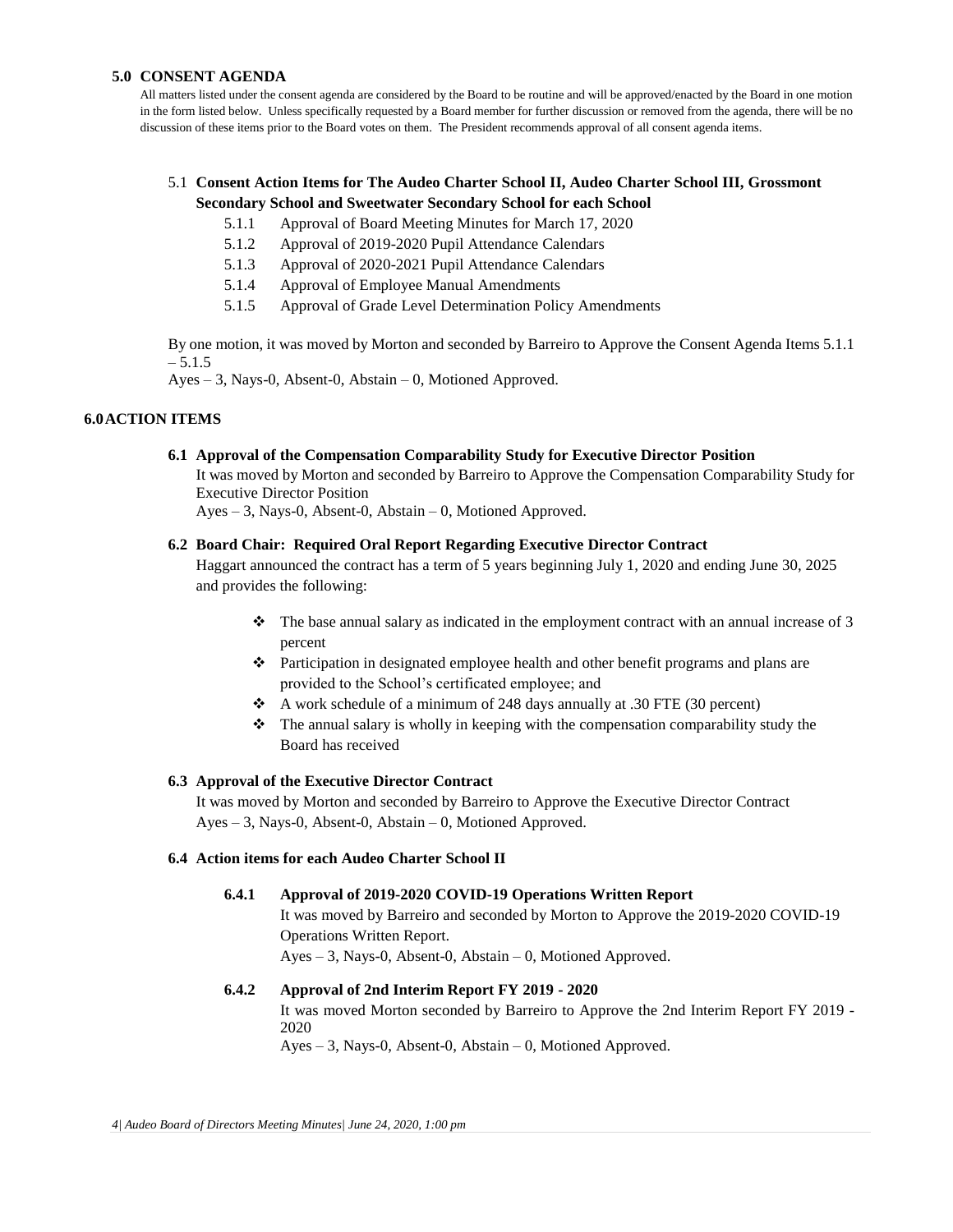**6.4.3 Review the FY 2019-2020 May Revised Budget Assumptions and Approval of FY 2019-2020 May Revised Budget** 

The Board reviewed the FY 2019-2020 May Revised Budget Assumptions. It was moved by Barreiro and seconded by Morton to Approve the FY 2019-2020 May Revised Budget. Ayes – 3, Nays-0, Absent-0, Abstain – 0, Motioned Approved.

- **6.4.4 Review the FY 2020-2021 Preliminary Operational Budget Assumptions and Approval of the FY 2020-2021 Preliminary Operational Budget**  The Board reviewed the FY 2020-2021 Preliminary Operational Budget Assumptions. It was moved by Morton and seconded by Barreiro to Approve the FY 2020-2021 Preliminary Operational Budget Ayes – 3, Nays-0, Absent-0, Abstain – 0, Motioned Approved.
- **6.4.5 Approval of FY 2020-2021 Education Protection Account (EPA) Resolution and Expenditure Plan**

It was moved by Barreiro and seconded by Morton to Approve the FY 2020-2021 Education Protection Account (EPA) Resolution and Expenditure Plan. Ayes – 3, Nays-0, Absent-0, Abstain – 0, Motioned Approved.

### **6.5 Action Items Specific to Audeo Charter School III**

- **6.5.1 Approval of 2019-2020 COVID-19 Operations Written Report**  It was moved by Morton and seconded by Barreiro to Approve the 2019-2020 COVID-19 Operations Written Report. Ayes – 3, Nays-0, Absent-0, Abstain – 0, Motioned Approved.
- **6.5.2 Approval of 2nd Interim Report FY 2019 - 2020**  It was moved by Barreiro and seconded by Morton to Approve the 2nd Interim Report FY  $2019 - 2020.$ Ayes – 3, Nays-0, Absent-0, Abstain – 0, Motioned Approved
- **6.5.3 Review the FY 2019-2020 May Revised Budget Assumptions and Approval of FY 2019-2020 May Revised Budget.** The Board reviewed FY 2019-2020 May Revised Budget Assumptions. It was moved by Barreiro and seconded by Morton to Approve the FY 2019-2020 May Revised Budget. Ayes – 3, Nays-0, Absent-0, Abstain – 0, Motioned Approved
- **6.5.4 Review the FY 2020-2021 Preliminary Operational Budget Assumptions and Approval of the FY 2020-2021 Preliminary Operational Budget**  The Board reviewed the FY 2020-2021 Preliminary Operational Budget Assumptions. It was moved by Barreiro and seconded by Morton to Approve the FY 2020-2021 Preliminary Operational Budget. Ayes – 3, Nays-0, Absent-0, Abstain – 0, Motioned Approved
- **6.5.5 Approval of FY 2020-2021 Education Protection Account (EPA) Resolution and Expenditure Plan**

It was moved by Morton and seconded by Barreiro to Approve the FY 2020-2021 Education Protection Account (EPA) Resolution and Expenditure Plan. Ayes – 3, Nays-0, Absent-0, Abstain – 0, Motioned Approved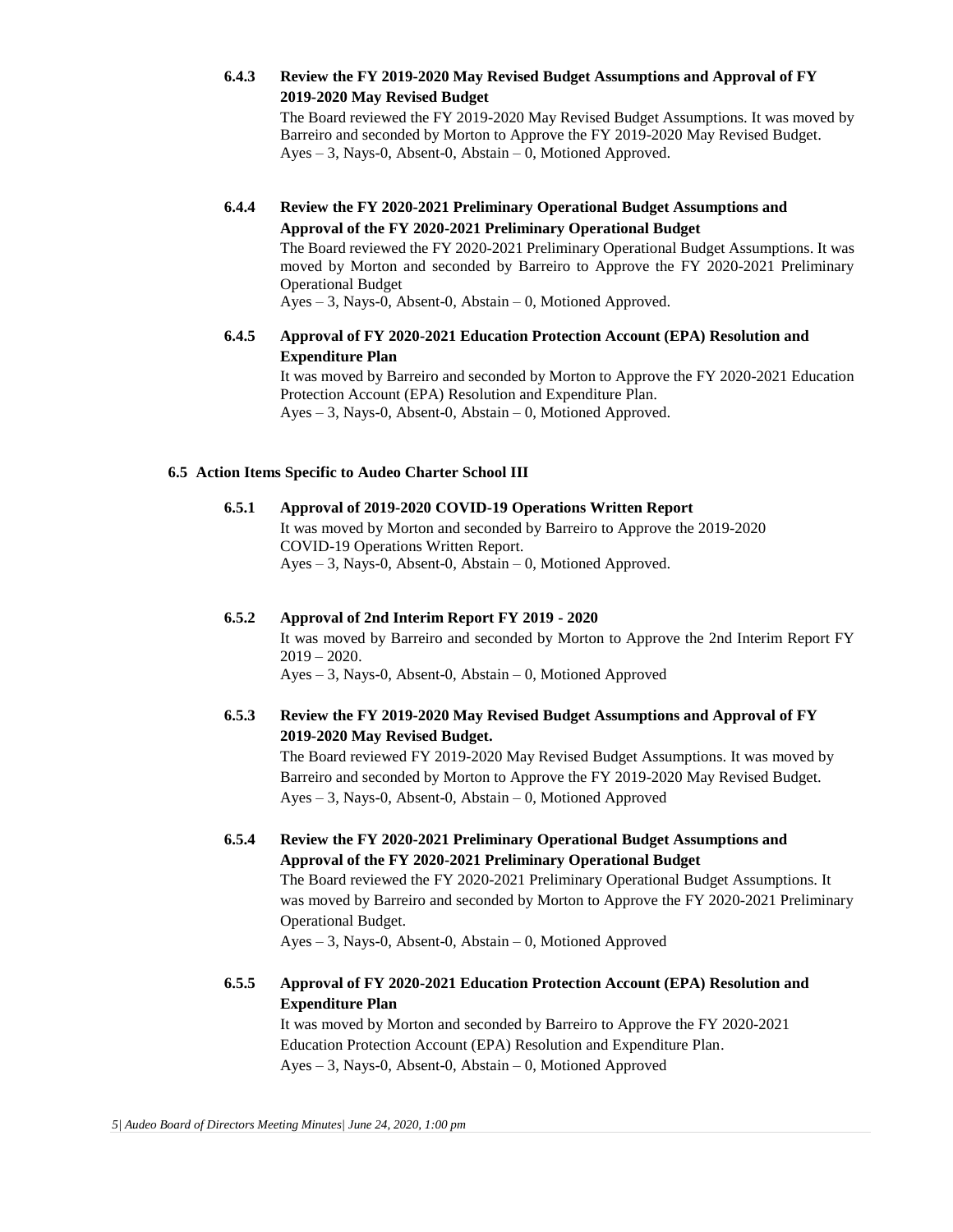#### **6.6 Action Items Specific to Grossmont Secondary School**

#### **6.6.1 Approval of 2019-2020 COVID-19 Operations Written Report**

It was moved by Morton and seconded by Barreiro to Approve the 2019-2020 COVID-19 Operations Written Report

Ayes – 3, Nays-0, Absent-0, Abstain – 0, Motioned Approved

### **6.6.2 Approval of 2nd Interim Report FY 2019 - 2020**

It was moved by Barreiro and seconded by Morton to Approve the 2nd Interim Report FY 2019 – 2020. Ayes – 3, Nays-0, Absent-0, Abstain – 0, Motioned Approved

### **6.6.3 Review the FY 2019-2020 May Revised Budget Assumptions and Approval of FY 2019-2020 May Revised Budget**

The Board reviewed the FY 2019-2020 May Revised Budget Assumptions. It was moved by Barreiro and seconded by Morton to Approve the FY 2019-2020 May Revised Budget Assumptions.

Ayes – 3, Nays-0, Absent-0, Abstain – 0, Motioned Approved

## **6.6.4 Review the FY 2020-2021 Preliminary Operational Budget Assumptions and Approval of the FY 2020-2021 Preliminary Operational Budget**

The Board reviewed the FY 2020-2021 Preliminary Operational Budget Assumptions. It was moved by Barreiro and seconded by Morton to Approve the FY 2020-2021 Preliminary Operational Budget.

Ayes – 3, Nays-0, Absent-0, Abstain – 0, Motioned Approved

## **6.6.5 Approval of FY 2020-2021 Education Protection Account (EPA) Resolution and Expenditure Plan**

It was moved by Morton and seconded by Barreiro to Approve the FY 2020-2021 Education Protection Account (EPA) Resolution and Expenditure Plan. Ayes – 3, Nays-0, Absent-0, Abstain – 0, Motioned Approved

### **6.7 Action Items Specific to Sweetwater Secondary School**

### **6.7.1 Approval of 2019-2020 COVID-19 Operations Written Report**

It was moved by Barreiro and seconded by Morton to Approve the 2019-2020 COVID-19 Operations Written Report. Ayes – 3, Nays-0, Absent-0, Abstain – 0, Motioned Approved

### **6.7.2 Approval of 2nd Interim Report FY 2019 - 2020**

It was moved by Barreiro and seconded by Morton to Approve the 2nd Interim Report FY 2019 – 2020. Ayes – 3, Nays-0, Absent-0, Abstain – 0, Motioned Approved

# **6.7.3 Review the FY 2019-2020 May Revised Budget Assumptions and Approval of FY 2019-2020 May Revised Budget**

The Board Reviewed the FY 2019-2020 May Revised Budget Assumptions. It was moved by Morton and seconded by Barreiro to Approve the FY 2019-2020 May Revised Budget. Ayes – 3, Nays-0, Absent-0, Abstain – 0, Motioned Approved

## **6.7.4 Review the FY 2020-2021 Preliminary Operational Budget Assumptions and Approval of the FY 2020-2021 Preliminary Operational Budget**